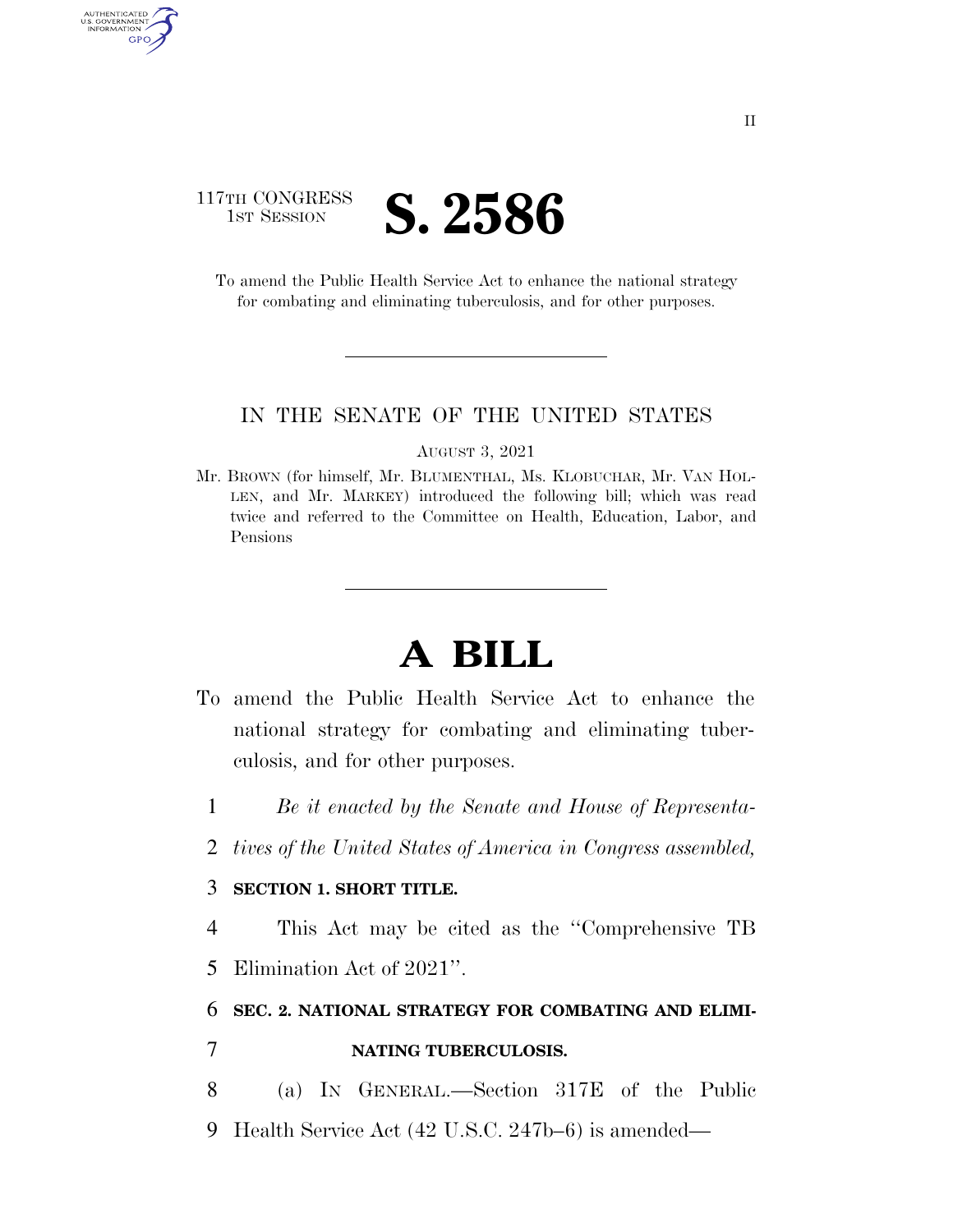| $\mathbf{1}$   | $(1)$ in subsection $(a)$ —                          |
|----------------|------------------------------------------------------|
| $\overline{2}$ | (A) by striking "The Secretary" and in-              |
| 3              | serting the following:                               |
| $\overline{4}$ | "(1) GRANTS.—The Secretary"; and                     |
| 5              | (B) by adding at the end the following:              |
| 6              | "(2) PRIORITY.—In making grants under this           |
| 7              | subsection, the Secretary may give priority to State |
| 8              | health departments proposing to focus on the pre-    |
| 9              | vention, control, and elimination of tuberculosis in |
| 10             | high-risk populations, including foreign-born, home- |
| 11             | less, incarcerated, HIV-tuberculosis coinfected, and |
| 12             | medically underserved populations.";                 |
| 13             | $(2)$ in subsection $(b)$ —                          |
| 14             | $(A)$ in paragraph $(3)$ —                           |
| 15             | (i) in subparagraph $(C)$ , by redesig-              |
| 16             | nating clauses (i) and (ii) as subclauses $(I)$      |
| 17             | and (II), respectively, and adjusting the            |
| 18             | margins accordingly; and                             |
| 19             | (ii) by redesignating subparagraphs                  |
| 20             | $(A)$ through $(F)$ as clauses (i) through $(vi)$ ,  |
| 21             | respectively, and adjusting the margins ac-          |
| 22             | cordingly;                                           |
| 23             | (B) by redesignating paragraphs<br>(1)               |
| 24             | through $(8)$ as subparagraphs $(A)$ through $(H)$ , |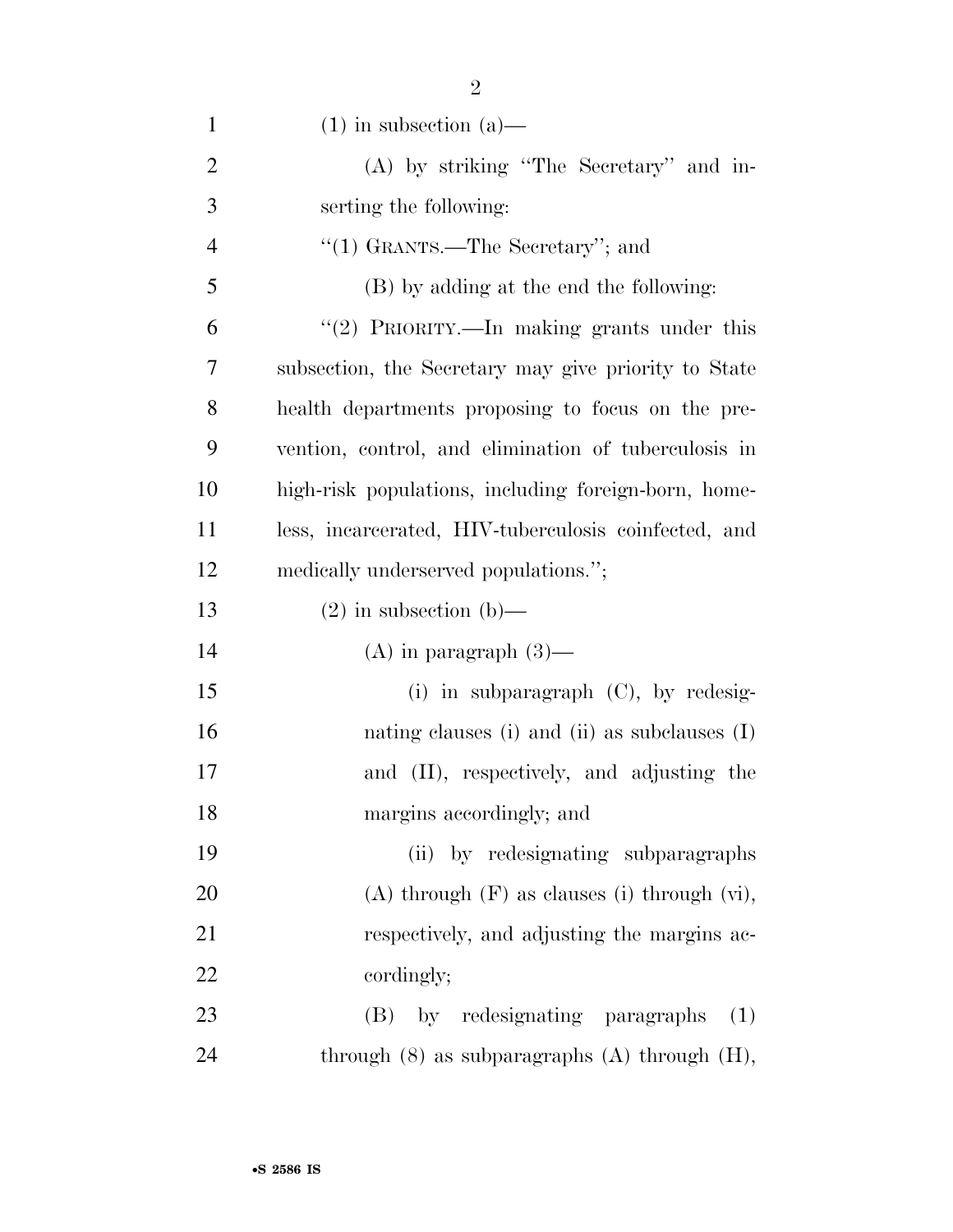ingly;

|                | $\sim$ ) in the matter preceding subparagraph     |
|----------------|---------------------------------------------------|
| $\overline{4}$ | $(A)$ , as so redesignated, by striking "With re- |
| 5              | spect to" and inserting the following:            |
| 6              | "(1) IN GENERAL.—With respect to";                |
| $\overline{7}$ | (D) by striking subparagraph $(B)$ , as so        |
| 8              | redesignated, and inserting the following:        |
| 9              | "(B) Research, investigations, experiments,       |
| 10             | demonstrations, and studies in the health         |
| 11             | sciences that are related to-                     |
| 12             | "(i) the development of new tools, in-            |
| 13             | cluding vaccines and antimicrobial drugs,         |
| 14             | to prevent and treat tuberculosis;                |
| 15             | "(ii) novel therapeutics for special              |
| 16             | populations, including pediatric popu-            |
|                |                                                   |

- lations, immunosuppressed individuals, and pregnant women;
- 19  $\frac{1}{2}$  the development or testing of medical diagnostics to detect tuberculosis;

21 ''(iv) research to address the epidemi- ology, mechanisms, and pathogenesis of tu-berculosis;

24  $''(v)$  public health interventions to ad-dress the prevention, treatment, and con-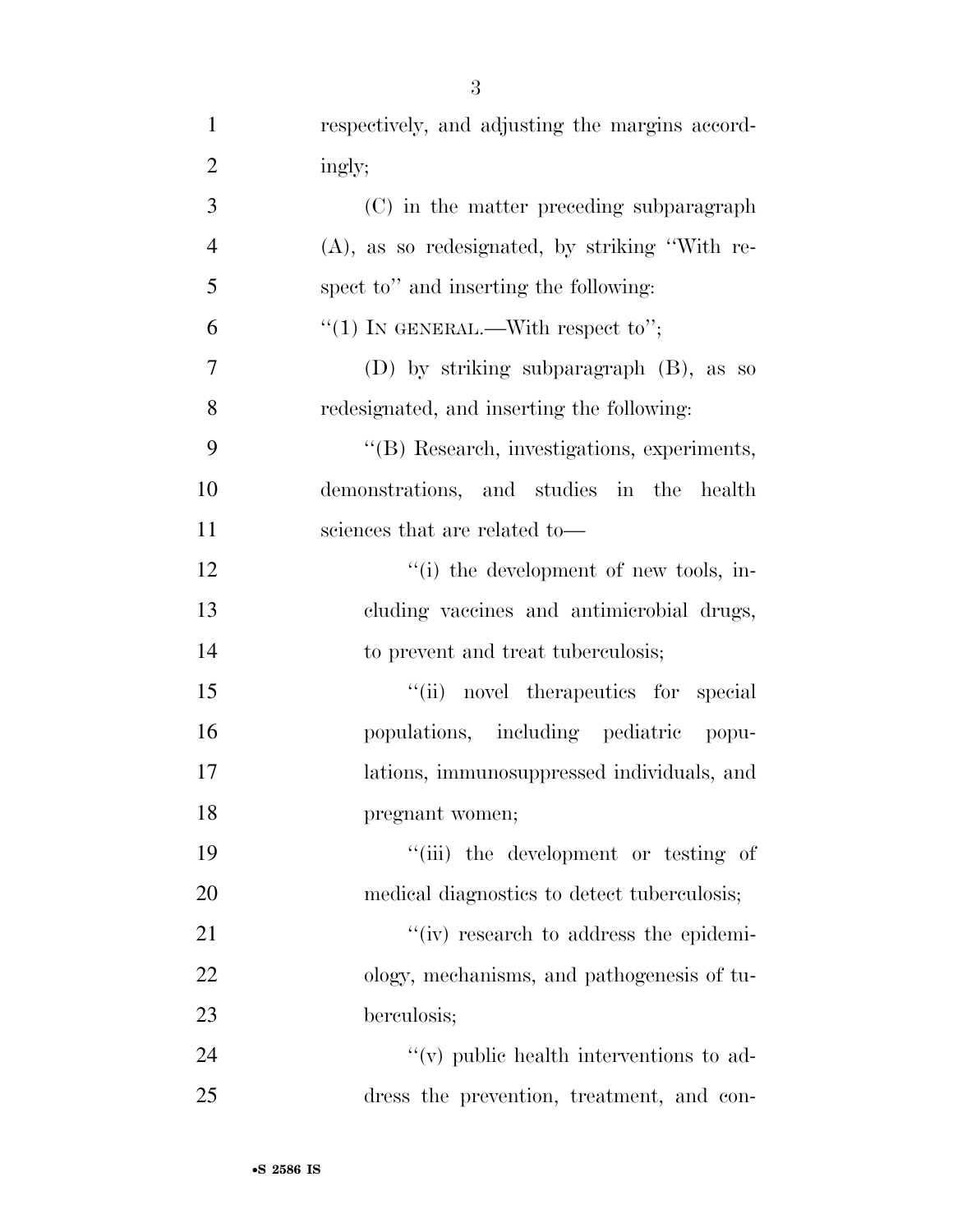| $\mathbf{1}$   | trol of tuberculosis, such as directly ob-      |
|----------------|-------------------------------------------------|
| $\overline{2}$ | served therapy and non-pharmaceutical           |
| 3              | intervention;                                   |
| $\overline{4}$ | "(vi) methods to enhance detection              |
| 5              | and response to outbreaks of tuberculosis,      |
| 6              | including multidrug resistant tuberculosis;     |
| $\overline{7}$ | and                                             |
| 8              | "(vii) other relevant research areas.";         |
| 9              | $(E)$ in subparagraph $(C)$ , as so redesig-    |
| 10             | nated—                                          |
| 11             | (i) by redesignating clause (vi), as so         |
| 12             | redesignated, as clause (vii);                  |
| 13             | (ii) in clause (v), as so redesignated,         |
| 14             | by striking "; and" and inserting ";"; and      |
| 15             | (iii) by inserting after clause (v), as so      |
| 16             | redesignated, the following:                    |
| 17             | $\lq\lq$ (vi) the intensification of efforts to |
| 18             | prevent, detect, and treat latent tuber-        |
| 19             | culosis; and";                                  |
| 20             | $(F)$ in subparagraph $(D)$ , as so redesig-    |
| 21             | nated, by inserting before the period the fol-  |
| 22             | lowing: ", including public awareness campaigns |
| 23             | and development of educational, risk, and       |
| 24             | media communications, using materials in lan-   |
| 25             | guages appropriate to target audiences";        |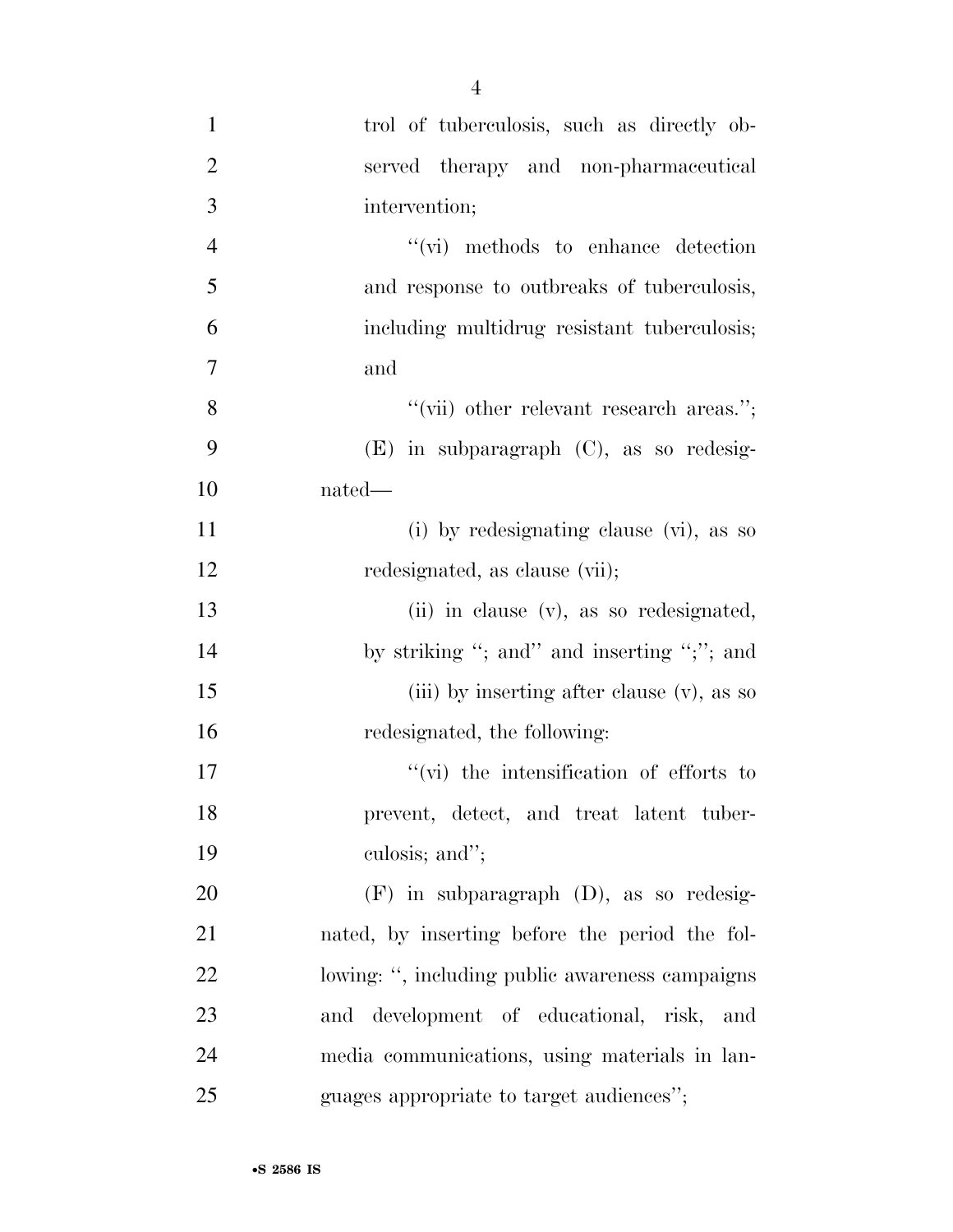| $\mathbf{1}$   | $(G)$ in subparagraph $(F)$ , as so redesig-           |
|----------------|--------------------------------------------------------|
| $\overline{2}$ | nated, by striking "paragraphs (1) through             |
| 3              | $(4)$ " and inserting "subparagraphs $(A)$ through     |
| $\overline{4}$ | $(D)$ "; and                                           |
| 5              | (H) by adding at the end the following:                |
| 6              | $\lq(2)$ SELECTION.—In carrying out the activities     |
| 7              | described in paragraph $(1)$ , the Secretary—          |
| 8              | $\lq\lq$ is encouraged to give priority to pro-        |
| 9              | grammatically relevant research so that new            |
| 10             | tools can be utilized in public health practice;       |
| 11             | and                                                    |
| 12             | $\lq\lq (B)$ may seek input from the Biomedical        |
| 13             | Advanced Research and Development Authority            |
| 14             | in identifying novel candidates to utilize in the      |
| 15             | efforts under this subsection to prevent, diag-        |
| 16             | nose, and control tuberculosis.";                      |
| 17             | $(3)$ by redesignating subsections $(e)$ through $(h)$ |
| 18             | as subsections (d) through (i), respectively;          |
| 19             | (4) by inserting after subsection (b) the fol-         |
| 20             | $lowing$ —                                             |
| 21             | "(c) GRANTS FOR COORDINATION OF PROGRAMS AND           |
| 22             | SERVICES FOR PREVENTION, DIAGNOSIS, AND TREAT-         |
| 23             | MENT.                                                  |
| 24             | "(1) GRANTS.—The Secretary, acting through             |
| 25             | the Administrator of the Health Resources and Serv-    |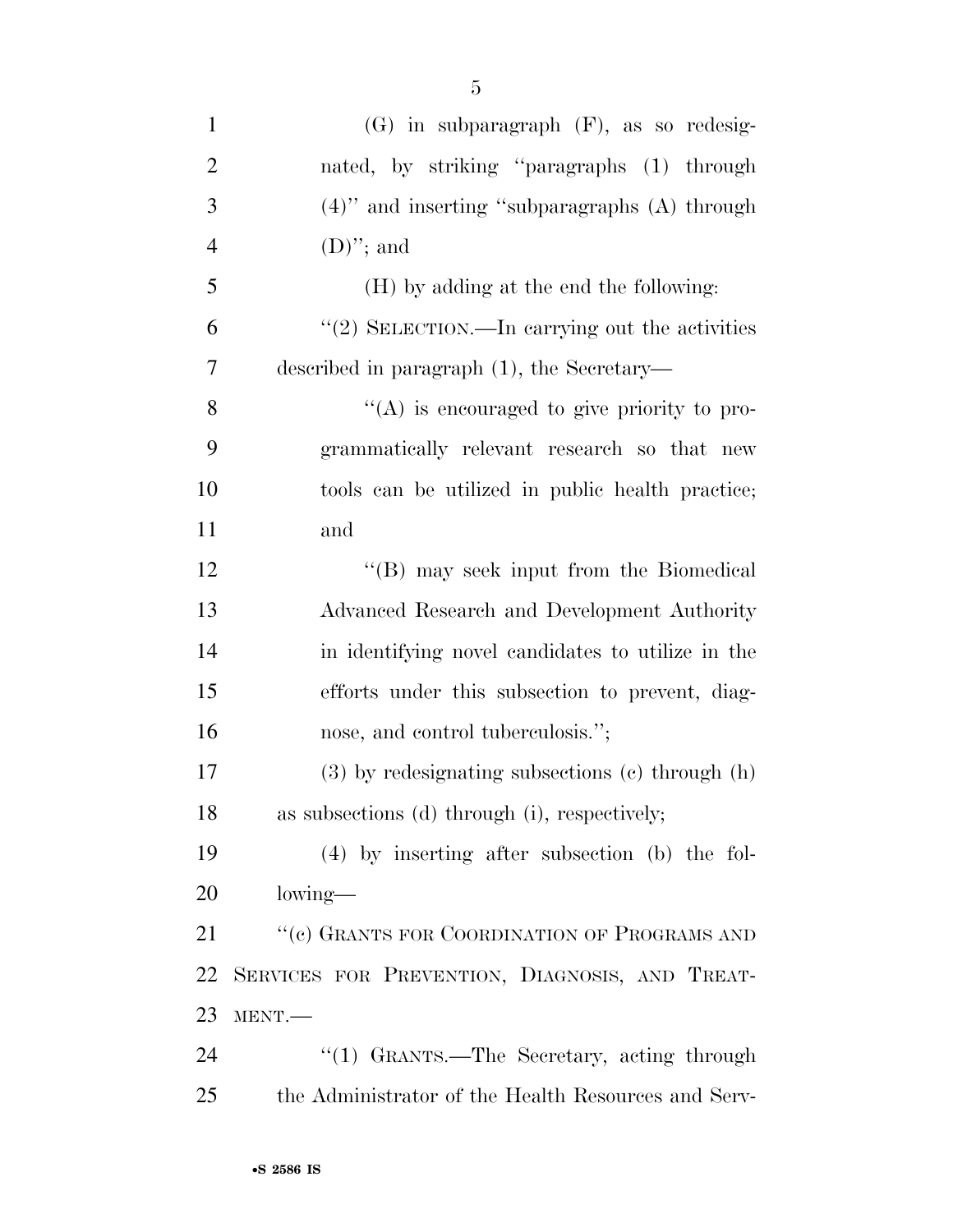| $\mathbf{1}$   | ices Administration, may award grants to State and     |
|----------------|--------------------------------------------------------|
| $\overline{2}$ | local governments, territories, Indian Tribes, Tribal  |
| 3              | organizations, urban Indian health organizations,      |
| $\overline{4}$ | health service providers to Indian Tribes, Native Ha-  |
| 5              | waiian health organizations, community health cen-     |
| 6              | ters, and Federally qualified health centers for co-   |
| 7              | ordinating the programs and services of such entities  |
| 8              | to ensure timely and appropriate prevention, risk-     |
| 9              | based screening, diagnosis, and treatment of latent    |
| 10             | and active tuberculosis.                               |
| 11             | "(2) DEFINITION.—In this subsection, the term          |
| 12             | 'Federally qualified health center' has the meaning    |
| 13             | given to such term in section $1861(aa)$ of the Social |
| 14             | Security Act.";                                        |
| 15             | $(5)$ in subsections (d), (e), and (f), as so redes-   |
| 16             | ignated, by striking "(a) or (b)" each place it ap-    |
| 17             | pears and inserting " $(a)$ , (b), or $(c)$ ";         |
| 18             | $(6)$ in subsection $(g)(4)$ , as so redesignated, by  |
| 19             | adding at the end the following:                       |
| 20             | "(C) REPORT TO CONGRESS.—The Sec-                      |
| 21             | retary is encouraged to make the reports under         |
| 22             | subparagraph $(A)$ , or other publications rel-        |
| 23             | evant to domestic tuberculosis surveillance, pub-      |
| 24             | licly available on the internet website of the         |
| 25             | Centers for Disease Control and Prevention and         |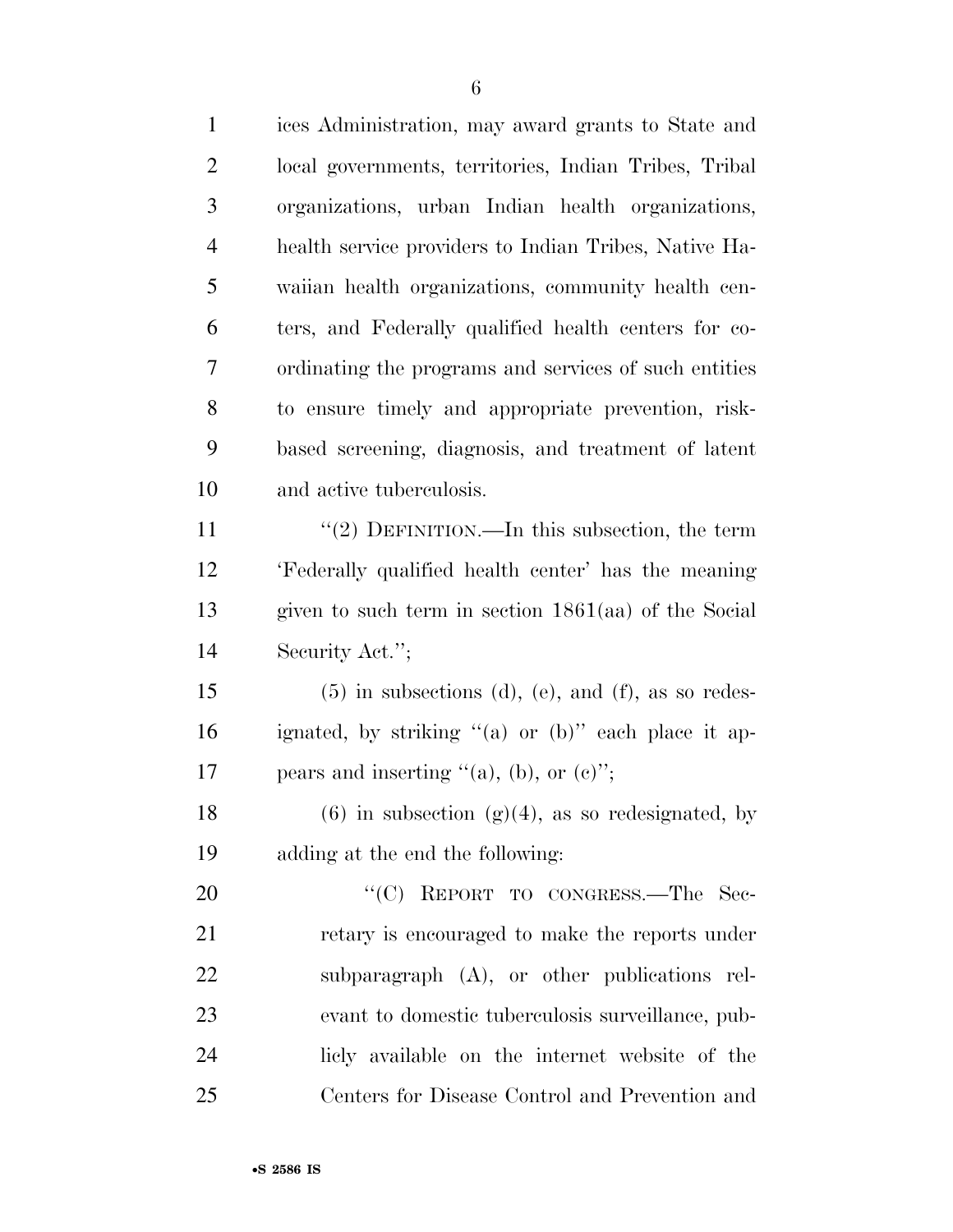| $\mathbf{1}$   | to disseminate such information to stake-             |
|----------------|-------------------------------------------------------|
| $\overline{2}$ | holders.";                                            |
| 3              | $(7)$ in subsection (h), as so redesignated—          |
| $\overline{4}$ | $(A)$ in paragraph $(1)$ —                            |
| 5              | (i) by striking "research into new                    |
| 6              | tools under subsection $(b)(2)$ " and insert-         |
| 7              | ing "the research, investigations, experi-            |
| 8              | ments, demonstrations, and studies<br>$\cdot$ in      |
| 9              | health science under subsection $(b)(1)(B)$ ";        |
| 10             | and                                                   |
| 11             | (ii) by inserting "ensuring access to                 |
| 12             | the products developed as a result of such            |
| 13             | research, investigations, experiments, dem-           |
| 14             | onstrations, and studies and" after "advice           |
| 15             | regarding"; and                                       |
| 16             | $(B)$ in paragraph $(3)$ —                            |
| 17             | (i) by redesignating subparagraphs                    |
| 18             | (D) and $(E)$ as subparagraphs $(E)$ and              |
| 19             | (F), respectively; and                                |
| 20             | (ii) by inserting after subparagraph                  |
| 21             | $(C)$ the following:                                  |
| 22             | "(D) members of the Biomedical Advanced               |
| 23             | Research and Development Authority;"; and             |
| 24             | $(8)$ in subsection $(i)(1)(A)$ , as so redesignated, |
| 25             | by striking " $$200,000,000$ " and all that follows   |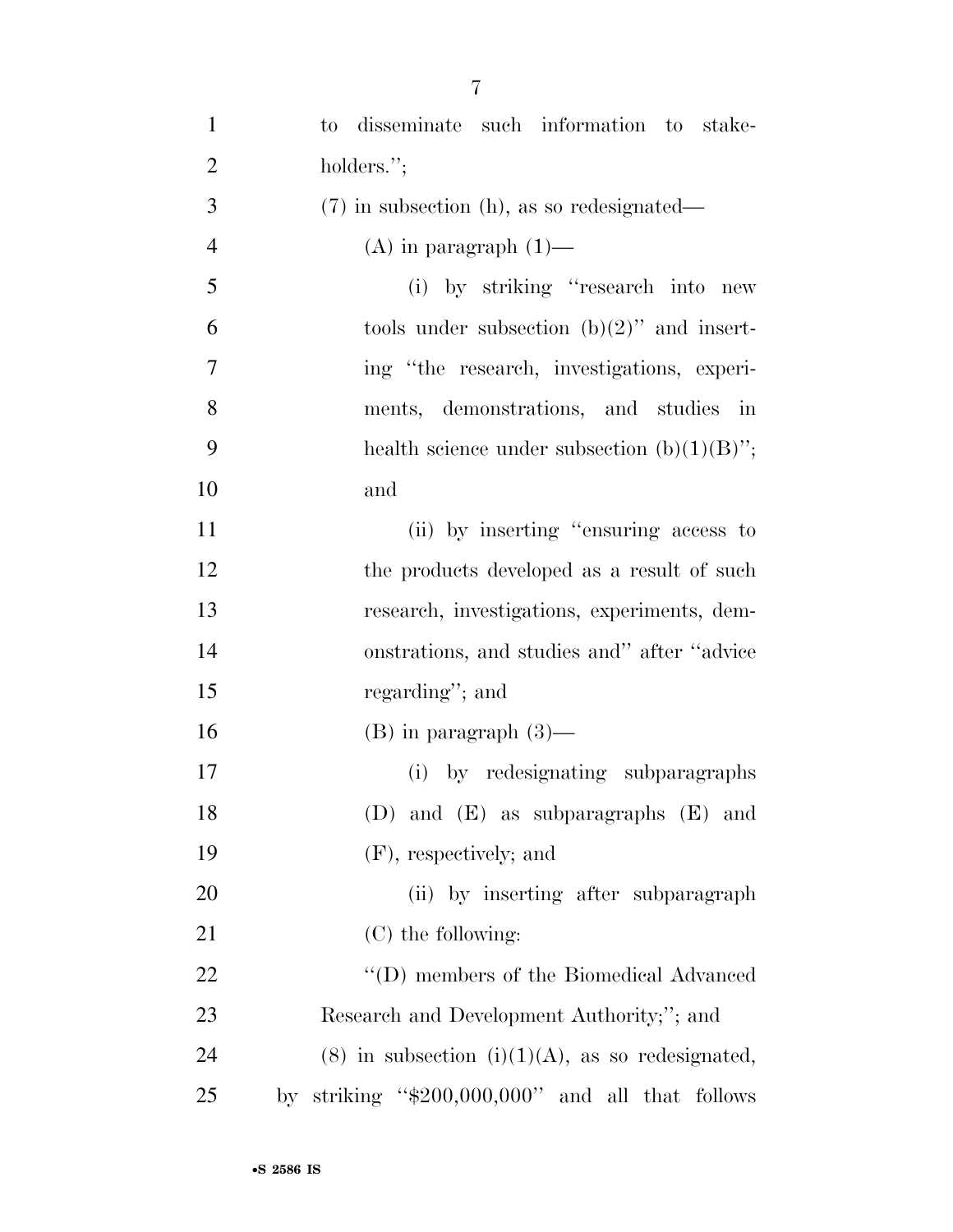| $\mathbf{1}$   | through the period and inserting " $$142,200,000$ for            |
|----------------|------------------------------------------------------------------|
| $\overline{2}$ | fiscal year 2022, \$195,700,000 for fiscal year 2023,            |
| 3              | $$225,000,000$ for fiscal year $2024$ , $$236,250,000$ for       |
| $\overline{4}$ | fiscal year 2025, $$248,062,500$ for fiscal year 2026,           |
| 5              | and $$260,465,625$ for fiscal year $2027$ .".                    |
| 6              | <b>NIH</b><br>TUBERCULOSIS ACTIVITIES.—Section<br>(b)            |
| 7              | $424C(b)$ of the Public Health Service Act $(42 \text{ U.S.C.})$ |
| 8              | $285b-7c(b)$ ) is amended by striking paragraph (1) and in-      |
| 9              | serting the following:                                           |
| 10             | $\lq(1)$ enhancing basic, clinical, and operational              |
| 11             | research on tuberculosis, including with respect to-             |
| 12             | $\lq\lq$ drug-resistant tuberculosis;                            |
| 13             | "(B) infection with tuberculosis and la-                         |
| 14             | tency and progression of tuberculosis; and                       |
| 15             | $\lq\lq$ (C) pediatric tuberculosis;".                           |
| 16             | SEC. 3. GAO STUDIES.                                             |
| 17             | (a) TUBERCULOSIS PREVENTION AND ELIMINATION                      |
| 18             | STUDY.—Not later than 2 years after the date of enact-           |
| 19             | ment of this Act, the Comptroller General of the United          |
| 20             | States shall issue a report on the coordination of efforts       |
| 21             | in the United States to-                                         |
| 22             | (1) prevent, control, and eliminate tuberculosis;                |
| 23             | and                                                              |
| 24             | $(2)$ implement the activities under section 317E                |
| 25             | of the Public Health Service Act (42 U.S.C. 247b–                |